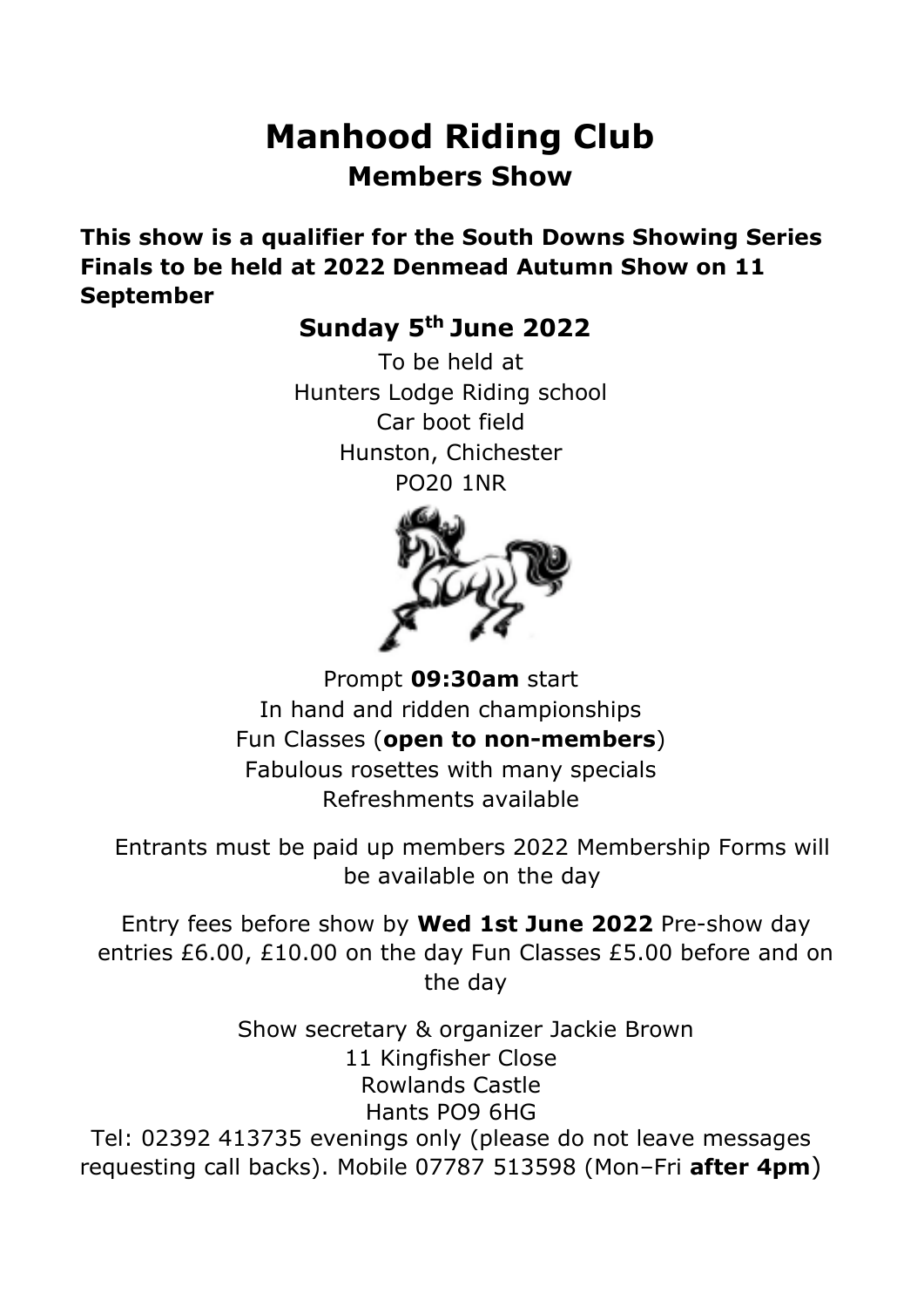## **RING 1 IN-HAND START 9.30am Judge – CLARE WATSON**

CLASS 1. YOUNGSTOCK 1, 2 & 3 YEARS OLD. Any breed

CLASS 2. COB TYPES to include Heavies and Hairies. Any age

CLASS 3. MOUNTAIN & MOORLAND. Small and Large Breeds. Any age.

CLASS 4. COLOURED, Palomino, Roan, Spotted, Dun etc. Any age

CLASS 5. RIDING/HUNTER. Horse/pony. Any age

CLASS 6. NOVICE Horse/pony, not to have won more than two  $1<sup>st</sup>$ in In-hand. Any age

CLASS 7. FOREIGN & RARE BREEDS (Pure & part bred) Any age

CLASS 8. Veteran Horse/pony. 15 years and over

#### **In hand Championship**

 $1<sup>st</sup>$  & 2<sup>nd</sup> from classes  $1 - 8$  eligible

## **FUN CLASSES - IN HAND 12:00 Judge – CLARE WATSON & MARION ATTREE**

**Competitors do not need to be members of Manhood Riding Club to compete in these classes.** This section of classes will be run as fun only classes. Hard hats to be worn by all 16-year-olds and under. The entry fee for these classes will be £5.00 before and on the day. There will not be a championship for these classes

CLASS 9. CONDITION & TURNOUT CLASS 10. YOUNG HANDLER 16 years & under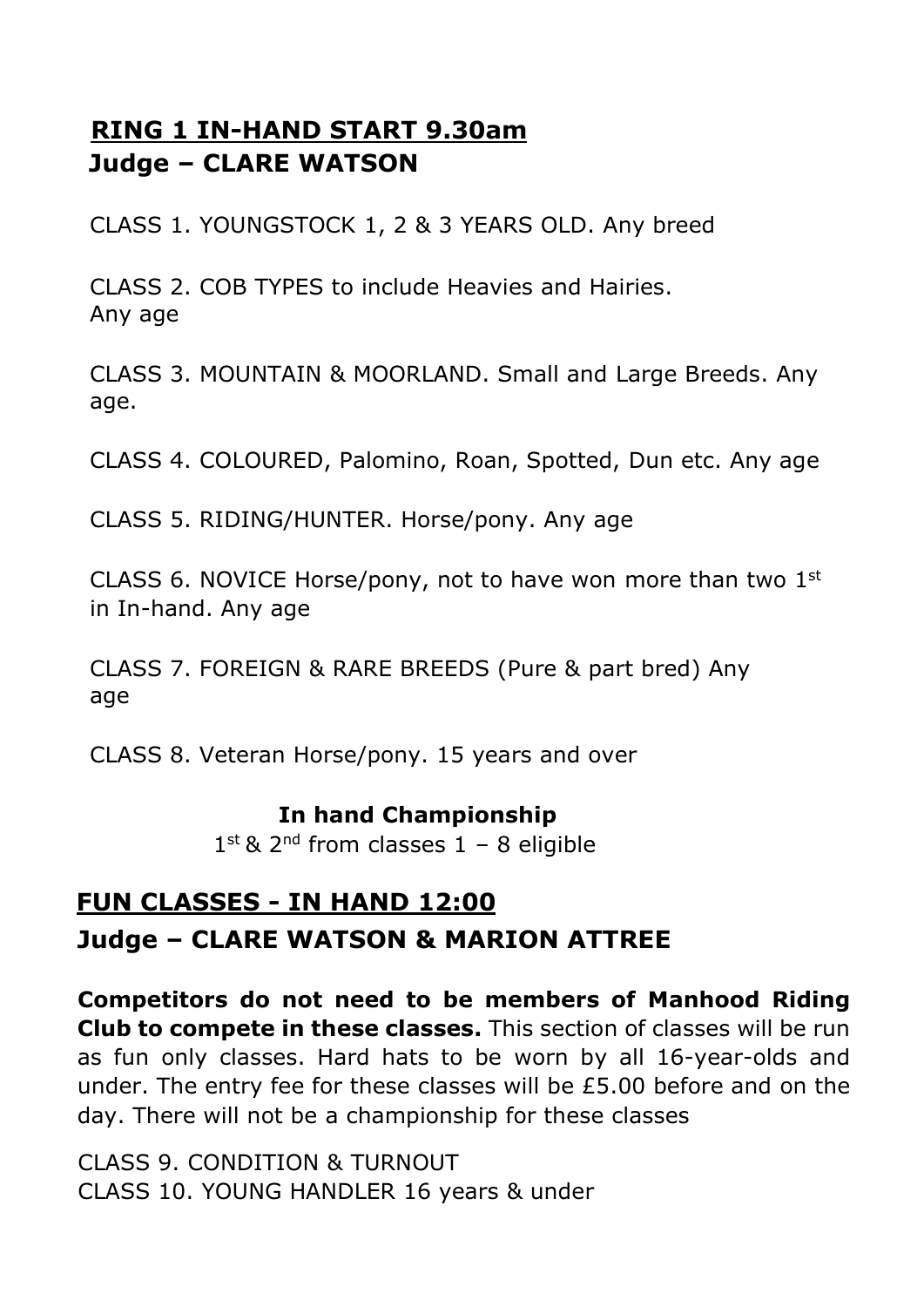CLASS 11. BEST SOLID COLOUR – Black, Bay, Chestnut & Grey CLASS 12. BEST ANY OTHER COLOUR – Coloured, Roan, Palomino, Dun CLASS 13. HANDSOMEST GELDING CLASS 14. PRETTIEST MARE

### **RING 1 RIDDEN - Not before 13.30 Judge - MARION ATTREE**

CLASS 15. NOVICE WALK & TROT, combination not to have won more than two 1<sup>st</sup> under saddle (Not including lead rein or Best Turned out)

CLASS 16. NOVICE WALK, TROT & CANTER. Rules as above in Class 15. Canter in individual show only.

CLASS 17. BEST COLOURED, Palomino, Spotted, Dun, Roan etc

CLASS 18. MOUNTAIN & MOORLAND- Open (Will split if sufficient entries)

CLASS 19. COB TYPE to include Heavies and Hairies

CLASS 20. VETERANS - 15 Years & over

CLASS 21. RIDING/HUNTER - Horse or pony

CLASS 22. FOREIGN & RARE BREEDS (to include Pure & part bred)

#### **Ridden Championship**

1<sup>st & 2nd</sup> from classes 15 - 22 eligible